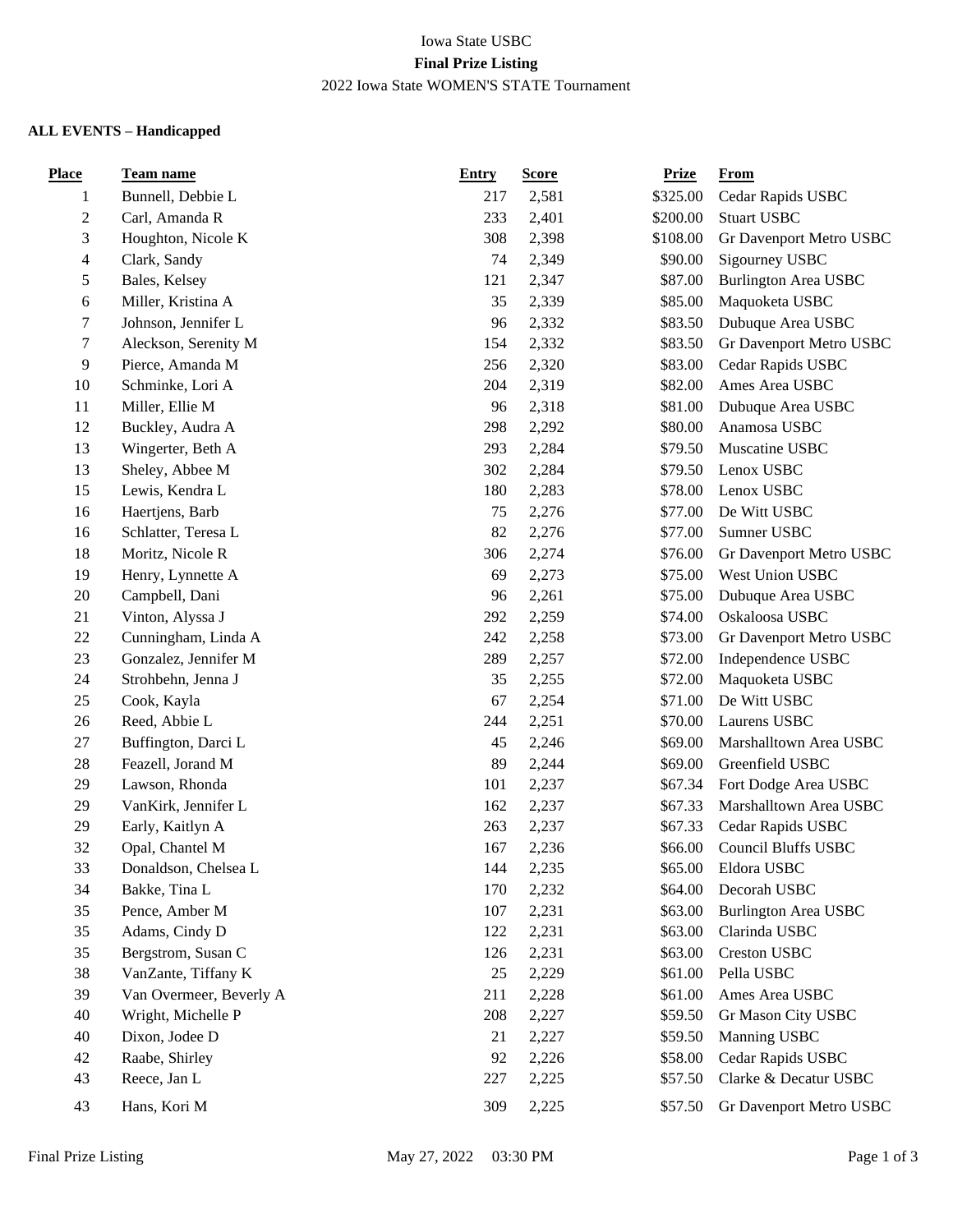### Iowa State USBC **Final Prize Listing** 2022 Iowa State WOMEN'S STATE Tournament

# **ALL EVENTS – Handicapped**

| <b>Place</b> | <b>Team name</b>       | <b>Entry</b> | <b>Score</b> | <b>Prize</b> | From                    |
|--------------|------------------------|--------------|--------------|--------------|-------------------------|
| 45           | Vinton, Chelsea D      | 292          | 2,221        | \$56.00      | Oskaloosa USBC          |
| 46           | Block, Penny M         | 35           | 2,220        | \$56.00      | Maquoketa USBC          |
| 47           | Shady, Dixie L         | 212          | 2,219        | \$55.00      | Monticello USBC         |
| 48           | Bock, Darla D          | 81           | 2,218        | \$53.34      | Sumner USBC             |
| 48           | Cram, Audrey L         | 299          | 2,218        | \$53.33      | Camanche USBC           |
| 48           | Banta, Donna M         | 308          | 2,218        | \$53.33      | Gr Davenport Metro USBC |
| 51           | Rego, Kate N           | 254          | 2,215        | \$52.00      | Cedar Rapids USBC       |
| 52           | Clemens, Mariah        | 274          | 2,214        | \$51.00      | Muscatine USBC          |
| 53           | Shakespeare, Patrice A | 93           | 2,213        | \$50.00      | Cedar Rapids USBC       |
| 54           | Clemens, Amber M       | 274          | 2,211        | \$50.00      | Muscatine USBC          |
| 55           | Duver, Hope E          | 151          | 2,210        | \$49.00      | Keokuk USBC             |
| 56           | Spooner, Penny E       | 222          | 2,209        | \$47.50      | Gr Des Moines USBC      |
| 56           | Barker, Noella C       | 224          | 2,209        | \$47.50      | Jasper County USBC      |
| 58           | Bone, Angela S         | 128          | 2,208        | \$46.50      | Ottumwa Area USBC       |
| 58           | Hogan, Kirsten B       | 158          | 2,208        | \$46.50      | Muscatine USBC          |
| 60           | Kabele, Ann E          | 183          | 2,205        | \$45.00      | Charles City USBC       |
| 61           | Athey, Abbey E         | 182          | 2,204        | \$45.00      | Gr Cedar Valley USBC    |
| 62           | Schnoor, Kaisee R      | 16           | 2,202        | \$43.50      | Maquoketa USBC          |
| 62           | O'Dell, Paula A        | 265          | 2,202        | \$43.50      | Cedar Rapids USBC       |
| 64           | Geopfert, Allysen N    | 114          | 2,201        | \$41.66      | Fort Dodge Area USBC    |
| 64           | Metz, Ciony            | 231          | 2,201        | \$41.67      | Muscatine USBC          |
| 64           | Lewis, Julie N         | 168          | 2,201        | \$41.67      | Gr Des Moines USBC      |
| 67           | Lakey, Lori A          | 306          | 2,200        | \$40.00      | Gr Davenport Metro USBC |
| 68           | Lindsey, Virginia      | 184          | 2,199        | \$39.00      | Cedar Rapids USBC       |
| 69           | Moore, Sherry E        | 3            | 2,196        | \$38.00      | Gr Des Moines USBC      |
| 69           | Weggen, Lee Ann J      | 293          | 2,196        | \$38.00      | Muscatine USBC          |
| 69           | Smith, Jordan N        | 296          | 2,196        | \$38.00      | Clinton USBC            |
| 72           | Barrans, Melissa D     | 124          | 2,195        | \$36.00      | Lenox USBC              |
| 73           | Knight, Ashley J       | 289          | 2,194        | \$35.50      | Independence USBC       |
| 73           | Ricks, Mika J          | 313          | 2,194        | \$35.50      | Lenox USBC              |
| 75           | Bryan, Amanda L        | 135          | 2,193        | \$34.00      | Manning USBC            |
| 76           | Wisco, Olivia O        | 35           | 2,192        | \$33.00      | Maquoketa USBC          |
| 76           | Witt, Inola M          | 37           | 2,192        | \$33.00      | Maquoketa USBC          |
| 76           | Edwards, Lisa T        | 307          | 2,192        | \$33.00      | Gr Davenport Metro USBC |
| 79           | Burgart, Wendy M       | 30           | 2,191        | \$31.00      | New Hampton USBC        |
| 80           | Pearson, Michelle A    | 27           | 2,187        | \$29.50      | New Hampton USBC        |
| 80           | Fish, Sarah A          | 39           | 2,187        | \$29.50      | Maquoketa USBC          |
| 80           | Sackett, Phyllis L     | 88           | 2,187        | \$29.50      | Greenfield USBC         |
| 80           | Forschler, Amy K       | 228          | 2,187        | \$29.50      | Jasper County USBC      |
| 84           | Burns, June R          | 91           | 2,186        | \$28.00      | Cedar Rapids USBC       |
| 85           | Shoesmith, Jaime L     | 233          | 2,185        | \$26.50      | <b>Stuart USBC</b>      |
| 85           | Reed, Penny I          | 298          | 2,185        | \$26.50      | Anamosa USBC            |
| 87           | Grego, Jill M          | 144          | 2,183        | \$26.00      | Eldora USBC             |